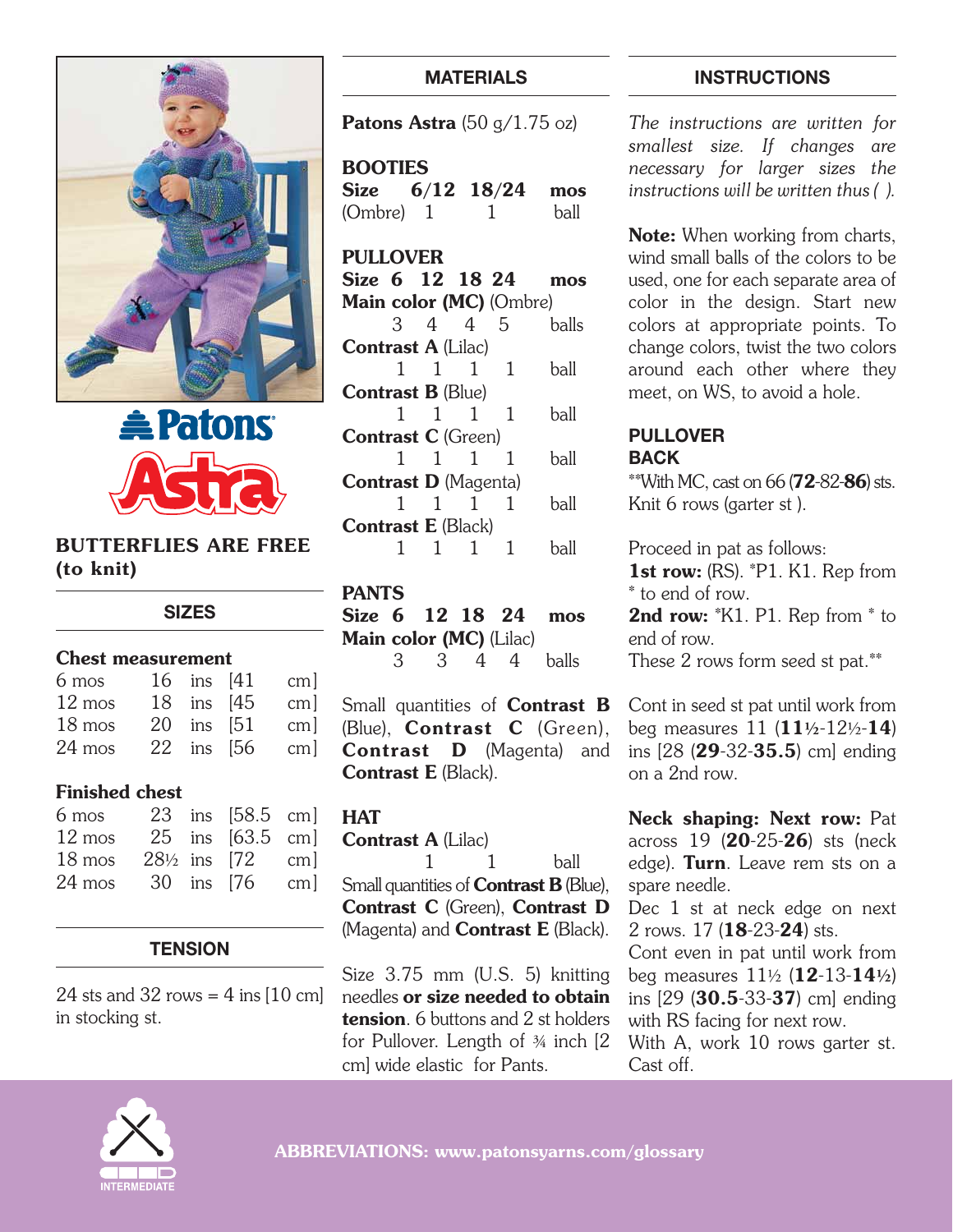With RS of work facing slip next 28 (32-32-34) sts from spare needle onto a st holder. Join MC to rem sts and pat to end of row.

Dec 1 st at neck edge on next 2 rows. 17 (18-23-24) sts.

Cont even in pat until work from beg measures 11½ (12-13-14**½**) ins [29 (30.5-33-37) cm] ending with RS facing for next row.

With A, work 10 rows garter st. Cast off.

## **FRONT**

Work from \*\* to \*\* as given for Back.

Cont in seed st pat until work from beg measures  $10<sup>3</sup>/<sub>4</sub> (11<sup>-11</sup><sub>3</sub>/<sub>4</sub> - 13)$ ins [27.5 (28-29-33) cm] ending on a 2nd row.

Neck shaping: Next row: Pat across 23 (26-31-33) sts (neck edge). Turn. Leave rem sts on a spare needle.

Dec 1 st at neck edge on next 6 (8-8-9) rows. 17 (18-23-24) sts. Cont even in pat until work from beg measures 11½ (12-13-14**½**) ins [29 (30.5-33-37) cm] ending with RS facing for next row.

With A, work 6 rows garter st.

**Next row:** (RS). K4 (**4-8-9**). Cast off 2 sts.  $K6$  ( $7 - 8 - 8$ ) (including st on needle after cast off). Cast off 2 sts. Knit to end of row.

Next row: Knit, casting on 2 sts over cast off sts.

Work a further 2 rows garter st. Cast off.

With RS of work facing, slip next 20 sts from spare needle onto a st holder. Join yarn to rem sts and pat to end of row.

Dec 1 st at neck edge on next 6 (8-8-9) rows. 17 (18-23-24) sts.

Cont even in pat until work from beg measures 11½ (12-13-14**½**) ins [29 (30.5-33-37) cm] ending with RS facing for next row. With A, knit 6 rows.

Next row: (RS). K3. Cast off 2 sts. K6 (7-8-8) (including st on needle after cast off). Cast off 2 sts. Knit to end of row.

Next row: Knit, casting on 2 sts over cast off sts.

Knit a further 2 rows. Cast off.

## **SLEEVES**

With MC, cast on 36 (38-40-40) sts. Knit 6 rows (garter st).

Proceed in seed st pat as given for Back inc 1 st each end of needle on 5th and every following 4th row until there are 50  $(52-56-60)$  sts, then every following 6th row until there are 54  $(58-60-66)$  sts, taking inc sts into pat.

Cont even in pat until work from beg measures 5 (5**½**-6¼-7) ins  $[12.5 (14-16-18)$  cm] ending with RS facing for next row. Cast off.

#### **LEFT POCKET**

With A, cast on 22 sts.

Work 2 rows stocking st.

Work Chart I in stocking st to end

of chart reading **knit** rows from right to left and purl rows from left to right.

Beg with a purl row, work 2 rows stocking st with A.

Next row: (WS). With MC, purl. With MC, work 5 rows in seed st pat. Cast off in pat.

#### **RIGHT POCKET**

Work as given for Left Pocket using Chart II instead of Chart I.

## **FINISHING**

Pin garment pieces to measurements. Cover with a damp cloth leaving to dry. Sew shoulder seams.

Front Neckband: With RS of work facing and A, pick up and knit 14 (14-16-18) sts down left front neck edge beg at side of shoulder band. Knit across 20 sts from front st holder. Pick up and knit 14 (14-16-18) sts up right front neck edge to top of shoulder band. 48 (48-52-56) sts.

Knit 5 rows (garter s)t.

Next row: (RS). K3. Cast off 2 sts. Knit to last 5 sts. Cast off 2 sts. Knit to end of row.

Next row: Knit, casting on 2 sts over cast off sts.

Work a further 2 rows garter st. Cast off.

Back Neckband: With RS of work facing, pick up and knit 9 sts down right back neck edge beg at side of shoulder band. Knit across 28 (32-32-34) sts from back st holder. Pick up and knit 9 sts up left back neck edge to top of shoulder band. 46 (50-50-52) sts.

Work 9 rows garter st. Cast off.

Lap Front shoulder bands over Back shoulder bands at armhole edge and sew in position. Place markers on front and back side edges 4¾ (5-5¼-5**¾**) ins [12 (12.5-13-14.5) cm] down from centre of shoulder bands. Sew in sleeves between markers. Sew side and sleeve seams.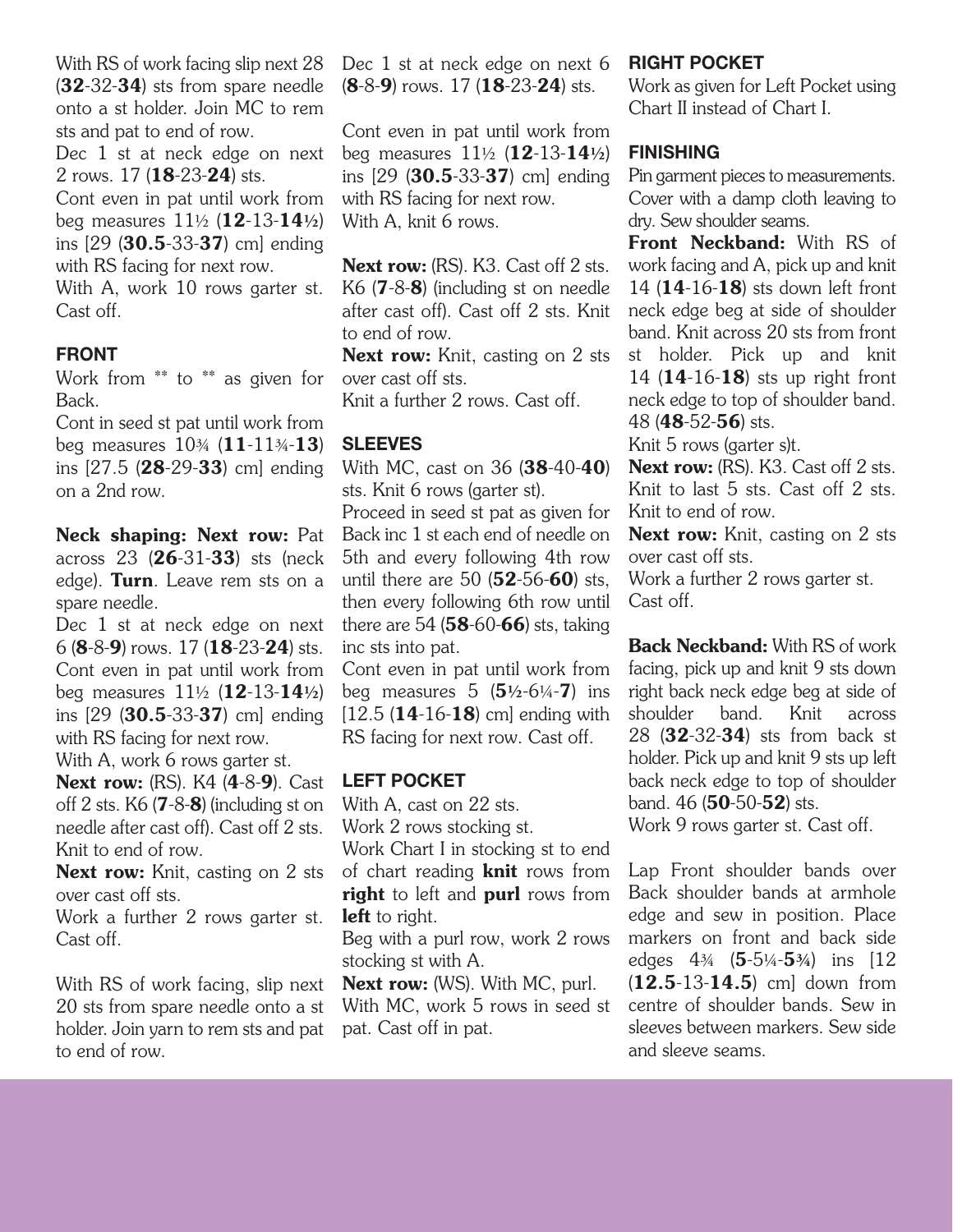Sew on Pockets to Front 2 ins [6 cm] above cast on edge and 1 inch [2.5 cm] in from side edges. Sew buttons to correspond to buttonholes.

## **PANTS**

**RIGHT LEG** (beg at waist)

\*\*With MC, cast on  $71$  (75-77-83) sts. 1st row: (RS). K1. \*P1. K1. Rep from \* to end of row.

2nd row: P1. \*K1. P1. Rep from \* to end of row.

Rep these 2 rows (K1. P1) ribbing for 2¼ ins [5.5 cm] ending on a 2nd row and inc 1 st in centre of last row. 72 (76-78-84) sts.\*\*

#### Proceed as follows:

Shape back: 1st and 2nd rows: K9. Turn. Sl1P. Purl to end of row.

3rd and 4th rows: K18. Turn. Sl1P. Purl to end of row.

5th and 6th rows: K27. Turn. Sl1P. Purl to end of row.

7th and 8th rows: K36. Turn. Sl1P. Purl to end of row.

9th and 10th rows: K45. Turn. Sl1P. Purl to end of row.

Note: To avoid a hole when knitting a slipped st, pick up the st below the slipped st and slip it onto left hand needle. Knit this st tog with the slipped st above.

\*\*\*Cont in stocking st until work from centre front measures 7¾ (8- 8½-9**¼**) ins [19.5 (20.5-21.5- 23.5) cm] ending with a WS row.

Shape crotch: Inc 1 st at each end of next and following alt row. Purl 1 row.

Cast on  $3(2-4-4)$  sts beg next 2 rows. 82 (84-90-96) sts. Work 4 rows even.

Shape inseam: Dec 1 st each end of needle on next and following alt rows until there are  $62 (72 - 74 - 74)$  sts.

Sizes 12 and 18 mos only: Dec 1 st each end of needle on every following 4th row from previous dec until there are (68-72) sts.

All Sizes: Cont even until work from last cast on at crotch measures  $3\frac{1}{2}$  ins [9 cm].

Next row: (RS). K35 (**40**-43-**45**). Work 1st row of Chart III in stocking st reading row from right to left. With MC, knit to end of row. Chart III is now in position.

Cont working Chart III, as placed in last row, to end of chart.

With MC, cont even until work from last cast on at crotch measures 7 (7**½**-8-9) ins [18 (19-20.5-23) cm] ending with RS facing for next row.

Knit 10 rows (garter st). Cast off.\*\*\*

**LEFT LEG** (beg at waist) Work from \*\* to \*\* as given for Right Leg. Proceed as follows noting that the first row is WS: Shape back: 1st and 2nd rows: P9. Turn. Sl1K. Knit to end of row. 3rd and 4th rows: P18. Turn. Sl1K. Knit to end of row. 5th and 6th rows: P27. Turn. Sl1K. Knit to end of row. 7th and 8th rows: P36. Turn. Sl1K. Knit to end of row. 9th and 10th rows: P45. Turn. Sl1K. Knit to end of row.

Note: To avoid a hole when purling a slipped st, pick up the st below the slipped st and slip it onto left hand needle. Purl this st tog with the slipped st above.

Next row: Purl across all sts. Work from \*\*\* to \*\*\* as given for Right Leg omitting all reference to Chart III.

## **FINISHING**

Pin garment pieces to measurements. Cover with a damp cloth leaving to dry. Sew shoulder seams.

Sew inseams. Sew crotch seam. Fold waistband in half to wrong side and sew loosely in position leaving an opening to insert elastic. Sew ends of elastic tog securely. Sew opening of waistband closed.

## **HAT**

With A, cast on 97 (**103**) sts. Proceed in pat as follows:

**1st row:** (RS). K1. \*P1. K1. Rep from \* to end of row.

Last row forms seed st pat.

Work a further 5 rows seed st pat. **Next row:** (RS). With A, K55 (57). Work 1st row of Chart II in stocking st reading row from right to left. With A, knit to end of row. Chart II is now in position. Cont

working Chart II to end of chart. Next row: (WS). With A, purl.

Shape top: 1st row: (RS). K1.  $*$ K2tog. K14 (15). Rep from  $*$  to end of row. 91 (97) sts. 2nd row: Purl.

3rd row: K1. \*K2tog. K13 (14). Rep from  $*$  to end of row. 85 (91) sts. 4th row: Purl.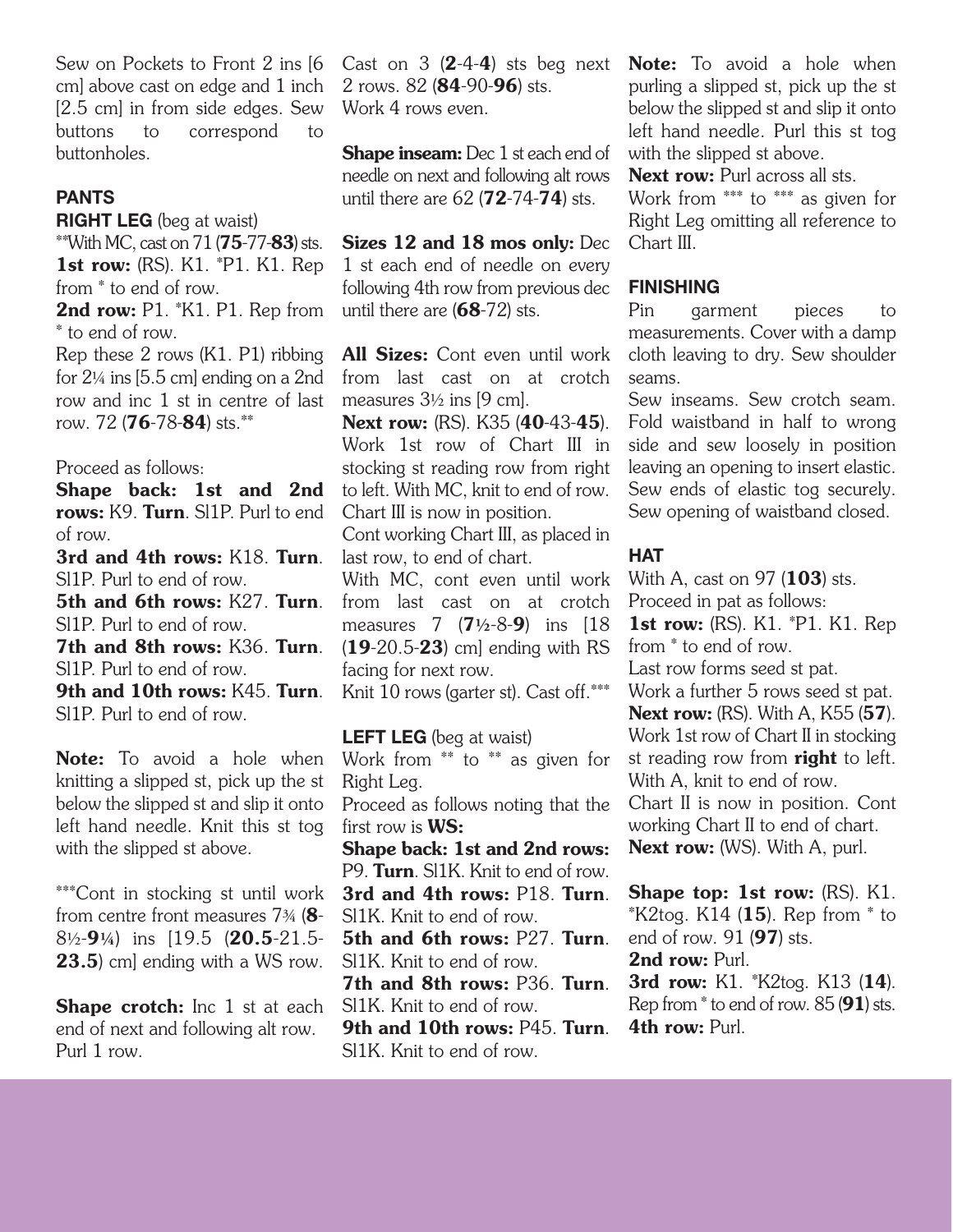Cont in this manner, dec 6 sts evenly across next and following alt rows until 19 sts rem.

Next row: P1. \*P2tog. P1. Rep from \* to end of row. 13 sts. Break yarn leaving a long end. Draw end through rem sts and fasten securely. Sew back seam.

#### **BOOTIES**

Cast on 32 (38) sts.

Beg with a knit row, work 12 rows stocking st.

Next row: (Eyelet row). (RS). K2. \*yfwd. K2tog. K1. Rep from \* to end of row. Purl 1 row.

Shape instep: Next row: K21  $(25)$ . Turn. Leave rem 11 $(13)$  sts on first st holder.

Next row: P10 (12). Leave rem 11 (13) sts on 2nd st holder.

Cont in seed st pat as given for Back of Pullover on these 10 (12) sts for 28 (30) rows. Break yarn and leave sts on right-hand needle. Proceed as follows:

With RS of work facing, K11 (13) from first st holder. Pick up and knit 14 (15) sts along side of instep.  $K10$ (12) from instep. Pick up and knit 14 (15) sts along other side of instep. K11 (13) from 2nd st holder. 60 (68) sts.

Beg with a purl row, work 7 rows stocking st.

Next row: (Tuck row). \*Knit next st tog with corresponding st 7 rows below. Rep from \* to end of row. Work in seed st pat for 6 rows.

Beg with a purl row, work 7 rows in stocking st.

Next row: (Tuck row). \*Knit next st tog with corresponding st 7 rows below. Rep from \* to end of row. Cast off.

Sole: With MC, cast on 12 (14) sts. Knit 20 rows (garter st).

**Next row:** K5 (6). K2tog. K5 (6).  $11$  (13) sts.

Next and alt rows: Knit.

**Next row:** K5 (**6**). K2tog. K4 (**5**).  $10(12)$  sts.

**Next row:** K4 (5). K2tog. K4 (5).  $9(11)$  sts.

Next row: K3 (4). K2tog. K4 (5). 8 (10) sts.

Cont even in garter st until sole from beg measures  $3\frac{1}{2}$  (4) ins [8.5]  $(10)$  cml. Cast off

#### **FINISHING**

Sew back seam. Sew Sole to Bootie placing shaped edge of sole at back of Bootie.

Make twisted cord: Cut 2 strands of yarn 20 ins [51 cm] long. With both strands tog hold one end and with someone holding other end, twist strands to the right until they begin to curl. Fold the 2 ends tog and tie in a knot so they will not unravel. The strands will now twist themselves tog. Adjust length if desired. Thread twisted cord through eyelets and tie.